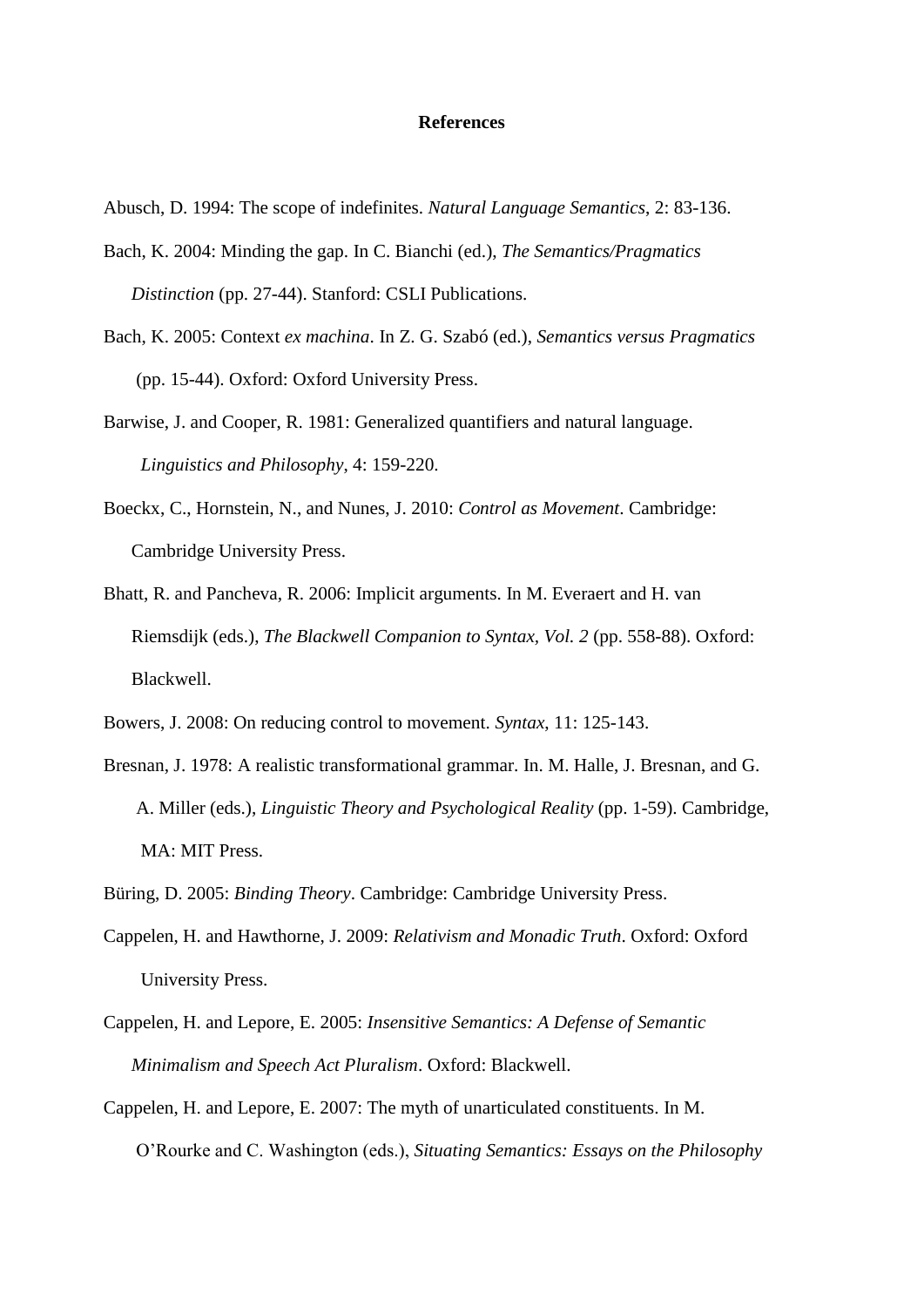*of John Perry* (pp. 199-214). Cambridge, MA: MIT Press.

Cheng, L. and Corver, N. 2006: *Wh-Movement: Moving On*. Cambridge, MA: MIT Press.

- Chierchia, G. 2001: A puzzle about indefinites. In C. Cecchetto, G. Chierchia, and M. Guasti (eds.), *Semantic Interfaces: Reference, Anaphora, and Aspect* (pp. 51-90). Stanford: CSLI Publications.
- Chierchia, G. 2004: Scalar implicatures, polarity phenomena, and the syntax/pragmatics interface. In A. Belletti (ed.), *Structures and Beyond: The Cartography of Syntactic Structures, Volume 3* (pp. 39-103). Oxford: Oxford University Press.
- Chierchia, G. 2005: Definites, locality, and intentional identity. In G. Carlson and F. Pelletier (eds.), *Reference and Quantification: The Partee Effect* (pp. 143-178). Stanford: CSLI Publications.
- Chomsky, N. 1979: *Language and Responsibility*. New York: Pantheon Books.
- Chomsky, N. 1981: *Lectures on Government and Binding*: The Pisa Lectures. Dordrecht: Foris.
- Chomsky, N. 1986: *Barriers*. Cambridge, MA: MIT Press.
- Chomsky, N. 1982: *Some Concepts and Consequences of the Theory of Government and Binding*. Cambridge, MA: MIT Press.
- Chomsky, N. 1995: *The Minimalist Program*. Cambridge, MA: MIT Press.
- Chomsky, N. 2008: On phases. In R. Freiden, C. Otero, and M. L. Zubizarreta (eds.), *Foundational Issues in Linguistic Theory: Essays in Honor of Jean-Roger Vergnaud*

(pp. 133-166). Cambridge, MA: MIT Press.

Chomsky, N. 2012: *The Science of Language: Interviews with James McGilvray*. Cambridge: Cambridge University Press.

Chomsky, N. and Lasnik, H. 1977: Filters and control. *Linguistic Inquiry*, 8: 425-504.

Cinque, G. 1990: *Types of Ā-Dependences*. Cambridge, MA: MIT Press.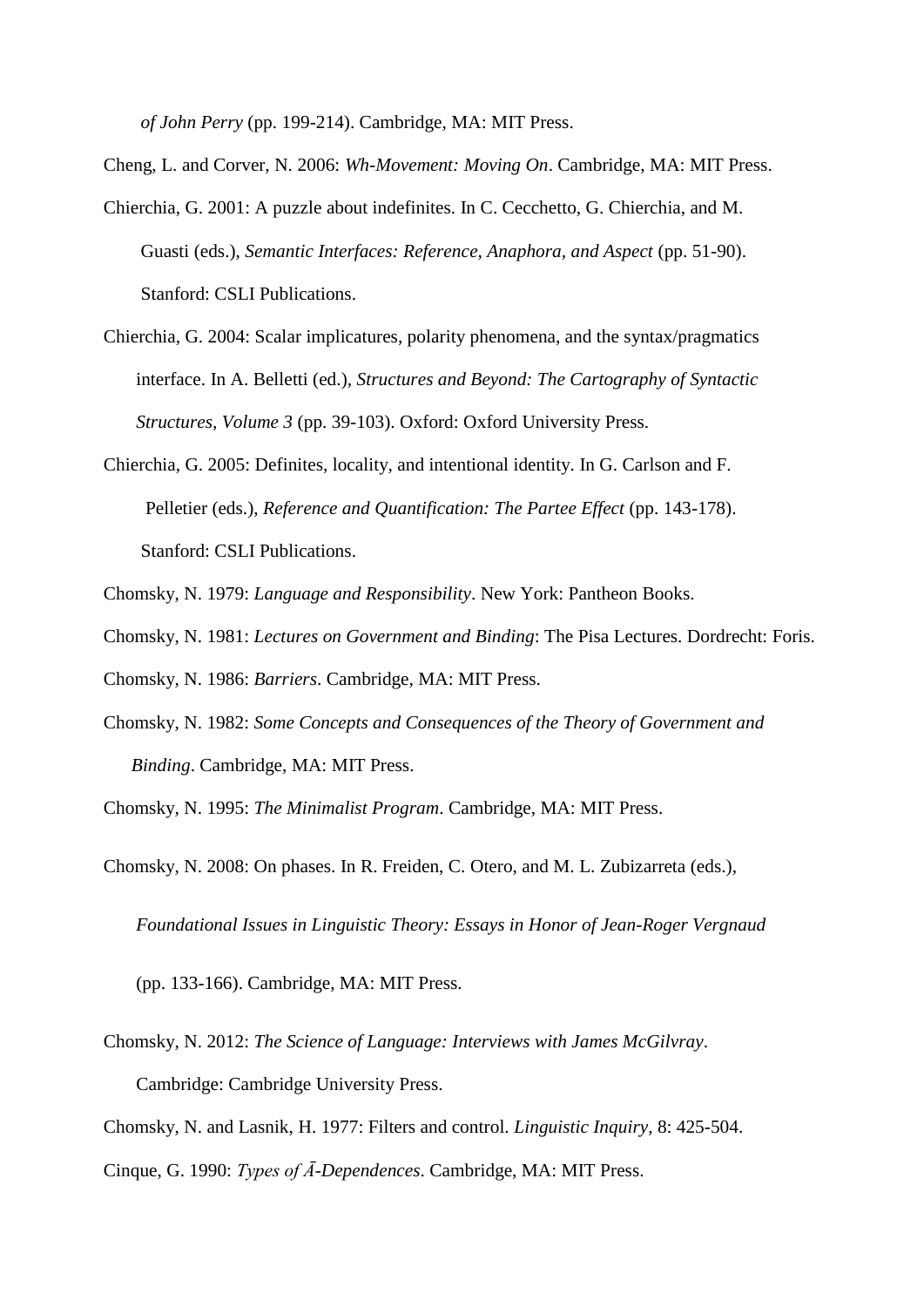- Cinque, G.: 1999: *Adverbs and Functional Heads: A Cross-Linguistic Perspective*. Oxford: Oxford University Press.
- Cinque, G. 2002: *Functional Structure in DP and IP: The Cartography of Syntactic Structure, Volume 1*. Oxford: Oxford University Press.

Collins, J. 2007: Syntax, more or less. *Mind*, 116: 805-50.

Condoravdi, C. and Gawron, J. 1996: The context-dependency of implicit arguments. In M. Kanazawa, C. J. Piñon, and H. de Swart (eds.), *Quantifiers, Deduction, and Context* (pp. 1- 32). Stanford: CSLI Publications.

Crimmins, M. 1992: *Talk about Beliefs*. Cambridge, MA: MIT Press.

- Culicover, P. and Jackendoff, R. 2006: Turn over control to semantics. *Syntax*, 9: 131-152
- Curry, H. and Feys, R. 1958: *Combinatory Logic. Volume I*. Amsterdam: North-Holland
- Davidson, D. 1967: The logical form of action sentences. In N. Rescher (ed.), *The Logic of Decision and Action* (pp. 81-95). Pittsburgh: University of Pittsburgh Press
- Davidson, D. 1980: *Essays on Actions and Events*. Oxford: Oxford University Press.
- Davidson, D. 1984: *Inquiries into Truth and Interpretation*. Oxford: Oxford University Press.
- Davidson, D. 1986: A nice derangement of epitaphs. In E. Lepore (ed.), *Truth and Interpretation: Perspectives on the Philosophy of Donald Davidson* (pp. 433-446). Oxford: Blackwell.
- Davies, W. and Dubinsky, S. 2008: *New Horizons in the Analysis of Control and Raising*. Dordrecht: Springer.
- Dowty, D. 1982: Quantification and the lexicon: a reply to Fodor and Fodor. In T. Hoekestra, H. van der Hulst, and M. Moortgat (eds.), *The Scope of Lexical Rules* (pp. 79-106). Dordrecht: Foris.
- Dummett, M. 1973/81: *Frege: Philosophy of Language*. *Second Edition*. London: Duckworth.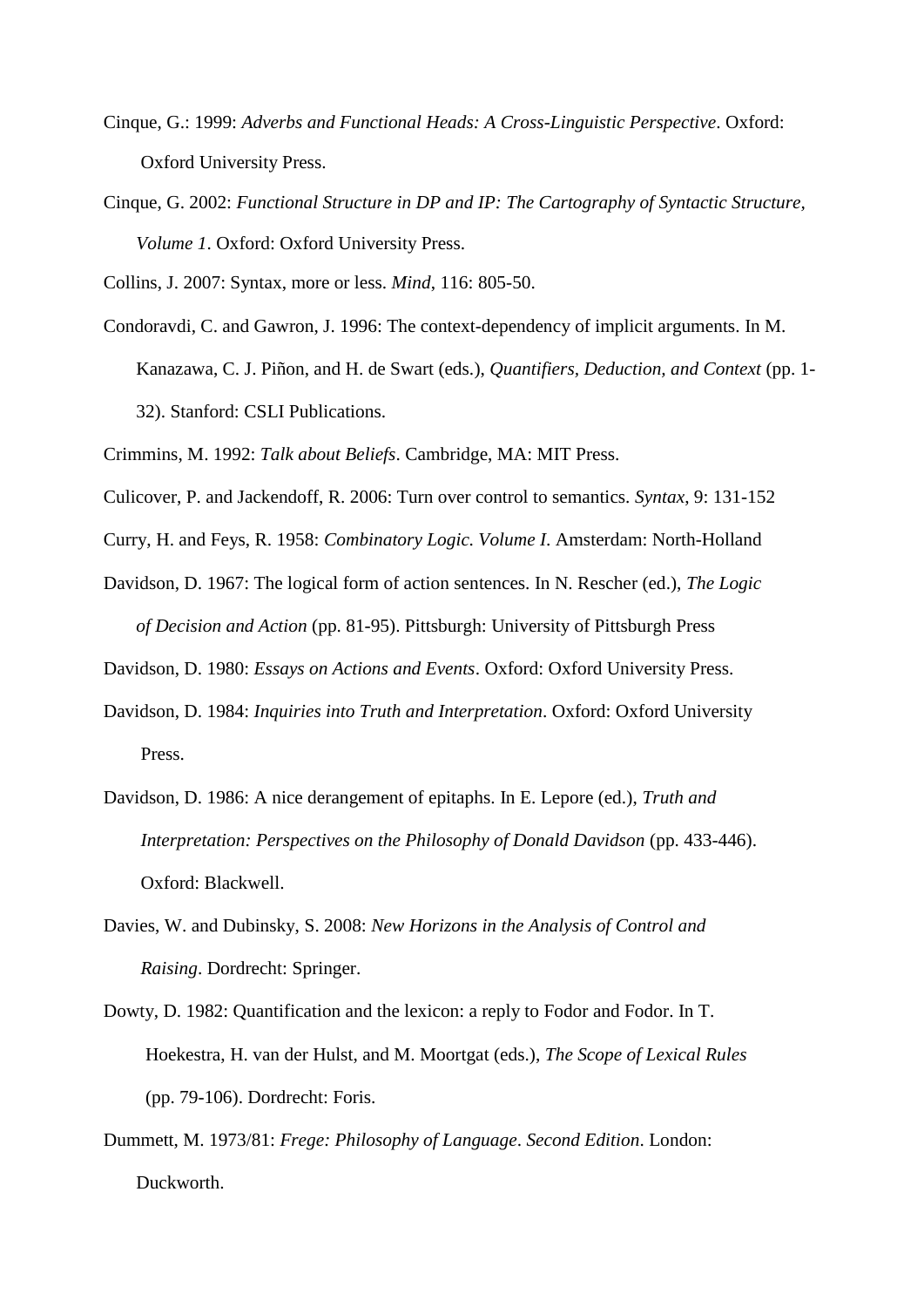Elbourne, P. 2008: The argument from binding. In J. Hawthorne (ed.), *Philosophical Perspectives 22: Philosophy of Language* (pp. 89-110). Oxford: Wiley-Blackwell.

Enç, M. 1991: The semantics of specificity. *Linguistic Inquiry*, 22: 1-25

Endriss, C. 2009: *Quantificational Topics: A Scopal Treatment of Exceptional Wide*

 *Scope Phenomena*. Dordrecht: Springer.

- Epstein, S. 1984: Quantifier-*pro* and the LF representation of PRO*arb*. *Linguistic Inquiry*, 15: 499-505
- Etxeberria, U. 2009: Contextually restricted quantification in Basque. In A. Giannakidou and M. Rathert (eds.), *Quantification, Definiteness, and Nominalization* (pp. 76- 107). Oxford: Oxford University Press.
- Farkas, D. 1981: Quantifier scope and syntactic islands. *Proceedings of the Seventeenth Chicago Linguistics Society*: 59-66.

Farkas, D. 2002: Specificity distinctions. *Journal of Semantics*, 19: 213-243.

Featherson, S. 2001: *Empty Categories in Sentence Processing*. Amsterdam: John Benjamins

- Fellbaum, C. 2000: Autotroponomy. In Y. Ravin and C. Leacock (eds.), *Polysemy: Theoretical and Computational Approaches* (pp. 52-67). Oxford: Oxford University Press.
- Fillmore, C. 1986: Pragmatically controlled zero anaphora. *Proceedings of the Twelfth Annual Meeting of the Berkeley Linguistics Society* (pp. 95-107). Berkeley, CA: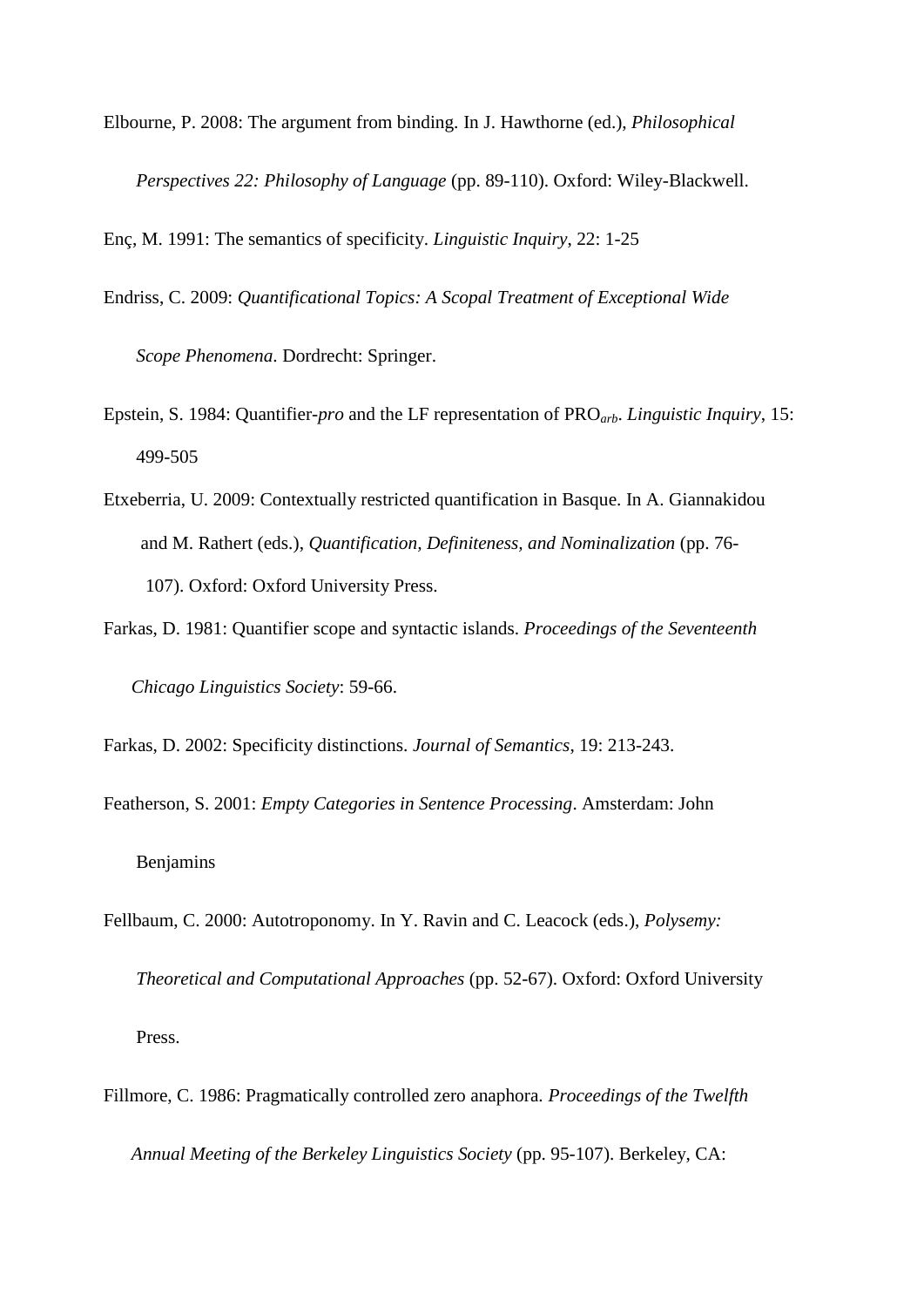Berkeley Linguistics Society.

Fine, K. 2000: Neutral relations. *Philosophical Review*, 109: 1-33.

Fine, K. 2007a: *Semantic Relationism*. Oxford: Blackwell.

Fine, K. 2007b: Response to Fraser MacBride. *Dialectica*, 61: 57-62.

Fodor, J. and Fodor, J. 1980: Functional structure, quantifiers, and meaning postulates. *Linguistic Inquiry*, 11: 759-770.

Fodor, J. and Sag, I. 1982: Referential and quantificational indefinites. *Linguistics and Philosophy*, 5: 355-398.

Fox, D. 1999: *Economy and Semantic Interpretation*. Cambridge, MA: MIT Press.

Fox, D. 2002: On logical form. In R. Hendrick (ed.), *Minimalist Syntax* (pp. 82-124). Oxford: Blackwell.

Frege, G. 1879/1967: *Begriffsschrift*, a formula language, modelled upon that of arithmetic, for pure thought. In J. van Heijenoort (ed.), *From Frege to Gödel: a Source Book in Mathematical Logic, 1879-1931* (pp. 1-82). Cambridge, MA: Harvard University Press.

Frege, G. 1891/1980: Function and concept. In P. Geach and M. Black (eds.), *Translations from the Philosophical Writings of Gottlob Frege*. *Third Edition* (pp. 21-

41). Oxford: Blackwell.

Frege, G. 1904/80: What is a function? In P. Geach and M. Black (eds.),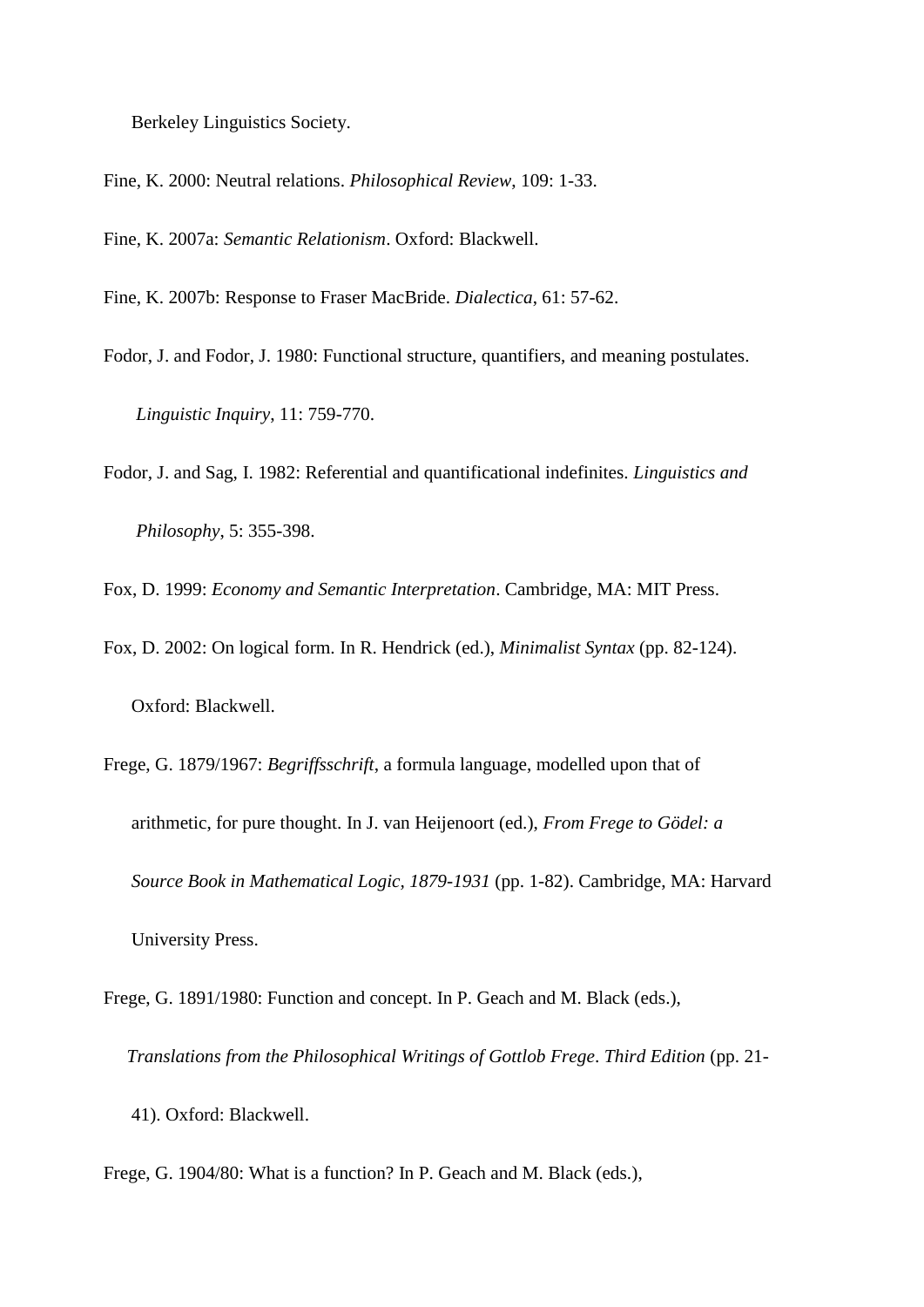*Translations from the Philosophical Writings of Gottlob Frege*. *Third Edition* (pp.

107-116). Oxford: Blackwell.

- Gallistel, C. and King, A. 2009: *Memory and the Computational Brain: Why Cognitive Science will Transform Neuroscience*. Oxford: Blackwell.
- Gazdar, G. 1982: Phrase structure grammars. In P. Jacobson and G. Pullum (eds.), *The Nature of Syntactic Representation* (pp. 131-186). Dordrecht: D. Reidel.
- Geurts, B. 2002: Indefinites and choice functions. *Linguistic Inquiry*, 31: 731-738.
- Gillion, B. 2012 : Implicit complements : a dilemma for model theoretic semantics*. Linguistics and Philosophy*, 35 : 313-359.
- Glanzberg, M. 2006: Quantifiers. In E. Lepore and B. Smith (eds.), *Oxford Handbook of the Philosophy of Language* (pp. 794-821). Oxford: Oxford University Press.
- Glanzberg, M. bnbn: Not all contextual parameters are alike. Unpublished manuscript.
- Goldberg, A. 1995: *Constructions: A Construction Grammar Approach to Argument Structure*. Chicago: Chicago University Press.
- Grimshaw, J. 2005: *Words and Structure*. Stanford: CSLI Press.
- Grimshaw, J. and Vikner, S. 1993: Obligatory adjuncts and the structure of events. In E. Reuland and W. Abraham (eds.), *Knowledge and Language II: Lexical and Conceptual Structure* (pp. 143-155). Dordrecht: Kluwer.
- Grodzinsky, Y. 1990: *Theoretical Perspectives on Language Deficits*. Cambridge, MA: MIT Press.
- Haegeman, L. 2012: *Adverbial Clauses, Main Clause Phenomena, and Composition of the Left Periphery: The Cartography of Syntactic Structures, Volume 8*. Oxford: Oxford University Press.
- Hale, K. and Keyser, S. J. 1993: On argument structure and the lexical expression of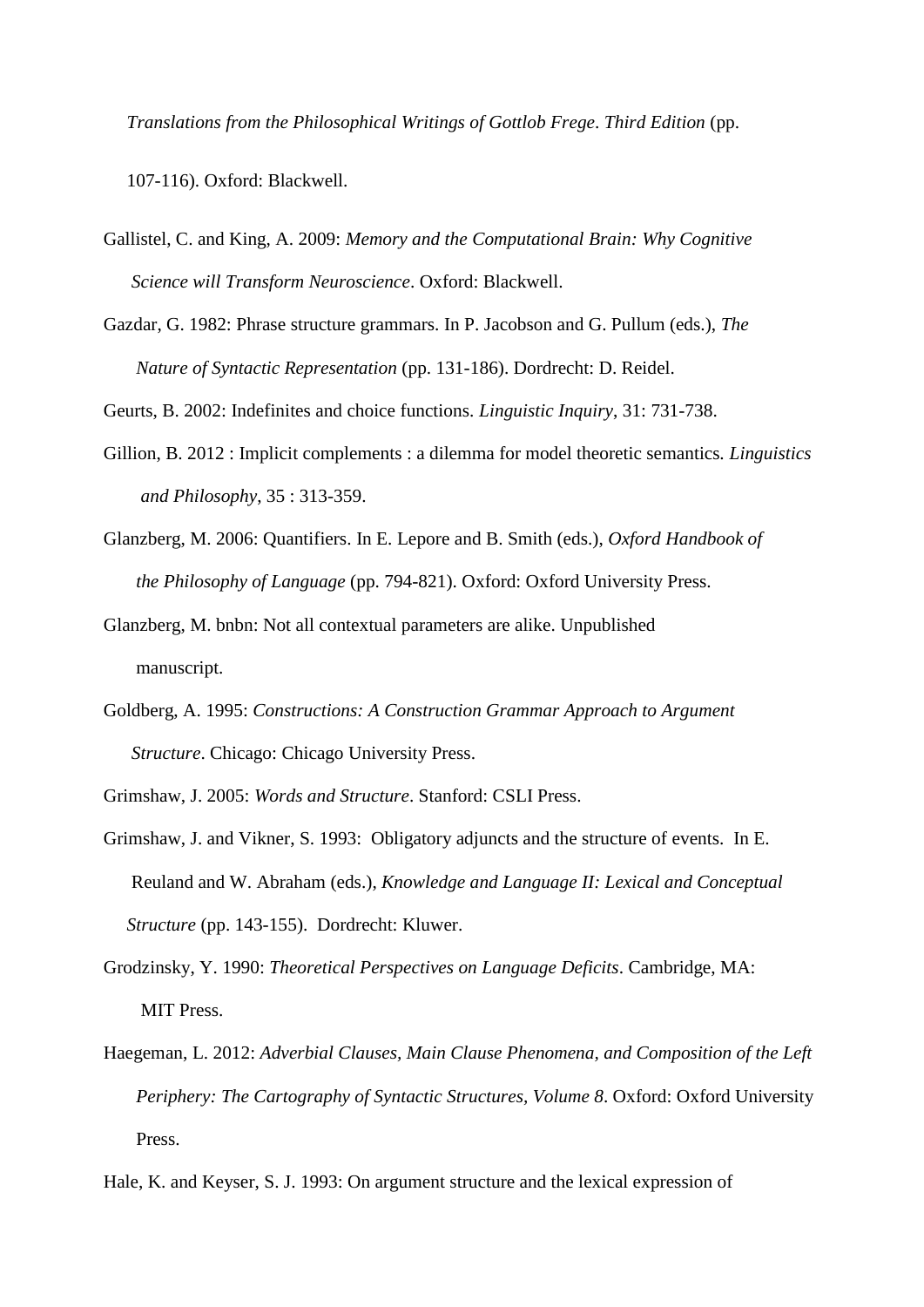syntactic relations. In K. Hale and S. J. Keyser (eds.), *The View from Building 20: Essays in Linguistics in Honor of Sylvain Bromberger* (pp. 53-110). Cambridge, MA: MIT Press.

- Hale, K. and Keyser, S. J. 2002: *Prolegomenon to a Theory of Argument Structure*. Cambridge, MA: MIT Press.
- Harley, H. 2011: A minimalist approach to argument structure. In C. Boeckx (ed.), *The Oxford Handbook of Linguistic Minimalism* (pp. 427-448). Oxford: Oxford University Press.
- Heim, I. 1982: The semantics of definite and indefinite noun phrases. Ph.D., University of Massachusetts, Amherst.
- Higginbotham, J. 1985: On semantics. *Linguistic Inquiry*, 16: 547-594
- Higginbotham, J. 1989: Elucidations of meaning. *Linguistics and Philosophy*, 12: 465- 517.
- Hintikka, J. 1986: The semantics of *a certain*. *Linguistic Inquiry*, 17: 331-336.
- Hornstein, N. 1999: Movement and control. *Linguistic Inquiry*, 30: 69-96.
- Hornstein, N. and Polinsky, M. (eds.) 2010: *Movement Theory of Control*. Amsterdam: John Benjamins.
- Hornstein, N. And Weinberg, A. 1995: The empty category principle. In G. Webelhuth (ed.), *Government and Binding Theory and the Minimalist Program: Principles and Parameters in Syntactic Theory* (pp. 241-296). Oxford: Blackwell.

Huang, C-T. 1982: *Logical Relations in Chinese and the Theory of Grammar*. Ph.D. diss., MIT.

Huang, C.-T. 1995: Logical form. In G. Webelhuth (ed.), *Government and Binding Theory and the Minimalist Program: Principles and Parameters in Syntactic Theory* (pp. 125-176). Oxford: Blackwell.

Ioup, G. 1977: Specificity and the interpretation of quantifiers. *Linguistics and*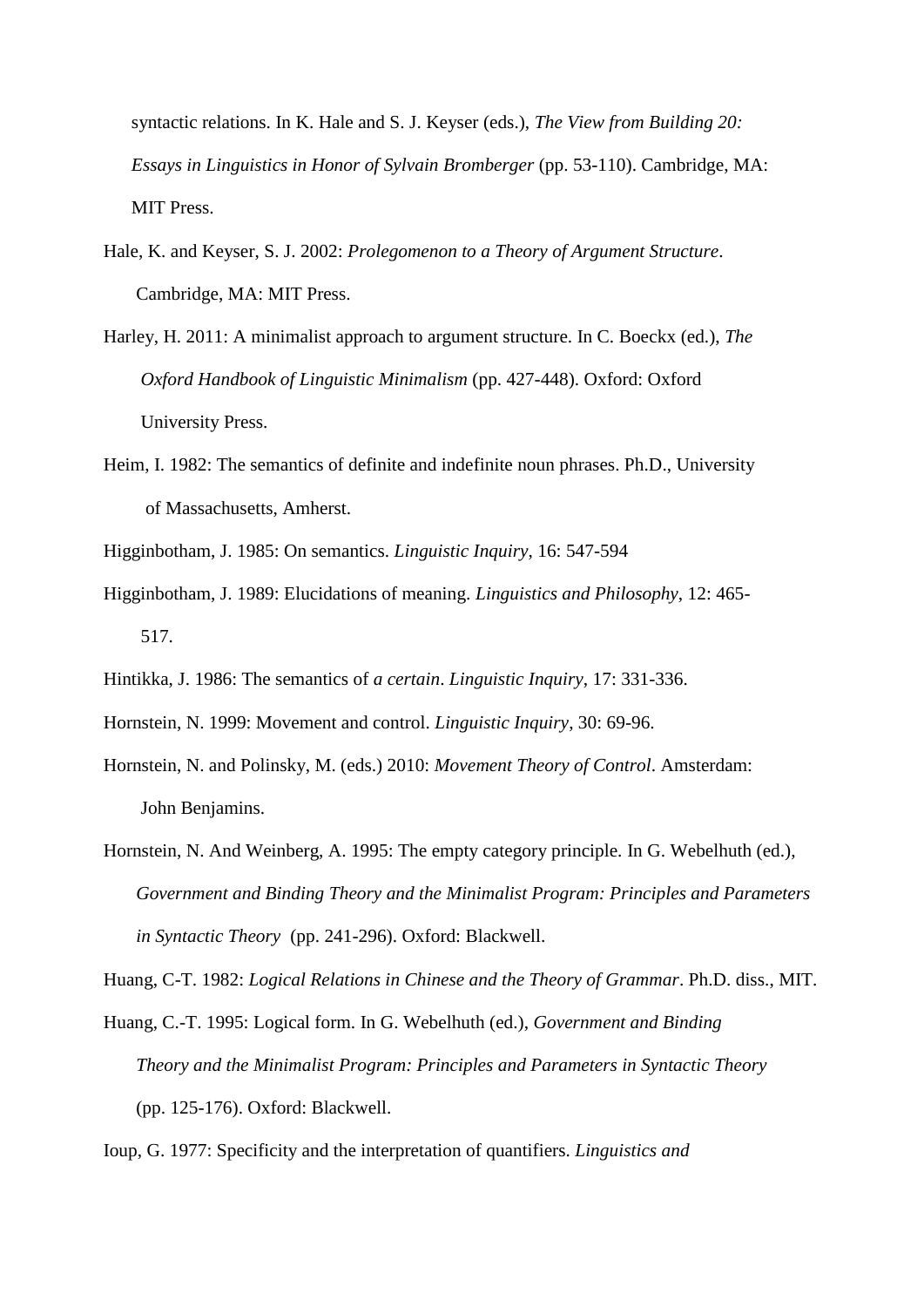*Philosophy*, 1: 233-245.

Jackendoff, R. 1990: *Semantic Structures*. Cambridge, MA: MIT Press.

- Jackson, F. 1976: Indicative conditionals. In A. Kasher (ed.), *Language in Focus: Foundations, Methods and Systems. Essays in Honor of Yehoshua. Bar-Hillel* (pp. 179-196). Dordrecht: D. Reidel.
- Jacobson, P. 1999: Towards a variable-free semantics. *Linguistics and Philosophy*, 22: 117-185.
- Kamp, H. 1993: *From Discourse to Logic: Introduction to Modeltheoretic Semantics of Natural Language, Formal Logic and Discourse Representation Theory*. Dordrecht: Kluwer.
- Katz, J. and Postal, P. 1964: *An Integrated Theory of linguistic Descriptions*. Cambridge, MA: MIT Press.
- Kölbel, M. 2002: *Truth without Objectivity*. London: Routledge.
- Kölbel, M. 2003: Faultless disagreement. *Proceedings of the Aristotelian Society*, 104: 53-73.
- Korta, K. and Perry, J. 2011: *Critical Pragmatics: An Inquiry into Reference and Communication*. Cambridge: Cambridge University Press.
- Kratzer, A. 1998: Scope or pseudo-scope? Are there wide-scope indefinites? In S. Rothstein (ed.), *Events in Grammar* (pp. 163-196). Dordrecht: Kluwer.
- Kripke, S. 1977: Speakers and reference and semantic reference. In P. French, T. Uehling, and H. Wettstein (eds.), *Contemporary perspectives in the Philosophy of Language* (pp. 6-27). Minneapolis: University of Minnesota Press.
- Landau, I. 2000: *Elements of Control: Structure and Meaning in Infinitival Constructions*. Dordrecht: Kluwer.

Landau, I. 2003: Movement out of control. *Linguistic Inquiry*, 34: 471-498.

Landau, I. 2008: Movement-resistant aspects of control. In W. Davies, and S. Dubinsky (eds.),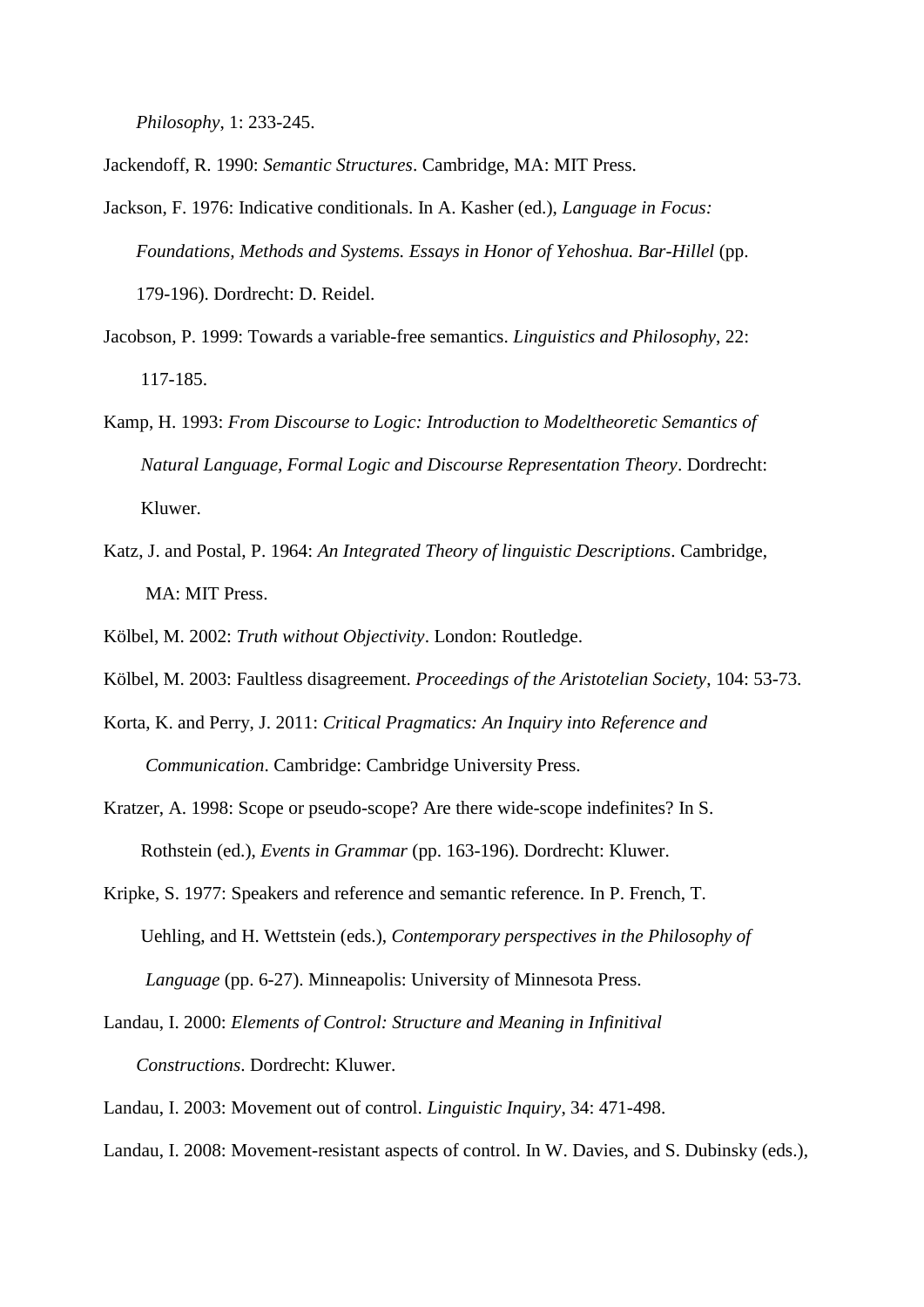*New Horizons in the Analysis of Control and Raising* (pp. 292-325). Dordrecht: Springer.

- Landau, I. 2010: The explicit syntax of implicit arguments. *Linguistic Inquiry*, 41: 357- 88.
- Lappin, S. 1991: Concepts of logical form in linguistics and philosophy. In A. Kasher (ed.), *The Chomskyan Turn* (pp. 300-333). Oxford: Blackwell.
- Larson, R. 1988: On the double object construction. *Linguistic Inquiry*, 19: 335-91.
- Lasnik, H. and Fiengo, R. 1974: Complement object deletion. *Linguistic Inquiry*, 5: 535- 571.
- Lasnik, H. Saito, M. 1984: On the nature of proper government. *Linguistic Inquiry*, 14: 235- 289.
- Lasnik, H. Saito, M. 1992: *Move α: Conditions on Its Application and Output*. Cambridge, MA: MIT Press.
- Laserohn, P. 2005: Context dependence, disagreement, and predicates of personal taste.  *Linguistics and Philosophy*, 28: 643-686.
- Lasersohn, P. 2008: Quantification and perspective in relativist semantics. In J. Hawthorne (ed.), *Philosophical Perspectives 22: Philosophy of Language* (pp. 305- 337). Oxford: Wiley-Blackwell.
- Lasersohn, P. 2009: Relative truth, speaker commitment, and control of implicit arguments. *Synthese*, 166: 359-374.
- Levin, B. and Rappaport Hovav, M. 1995: *Unaccusativity: At the Syntax-Lexical Semantics Interface*. Cambridge, MA: MIT Press.
- MacBride, F. 2007: Neutral relations revisited. *Dialectica*, 61: 25-56.
- MacFarlane, J. 2007: Relativism and disagreement. *Philosophical Studies*, 132: 17-32.
- Martí, L. 2006: Unarticulated constituents revisited. *Linguistics and Philosophy*, 29: 135- 66.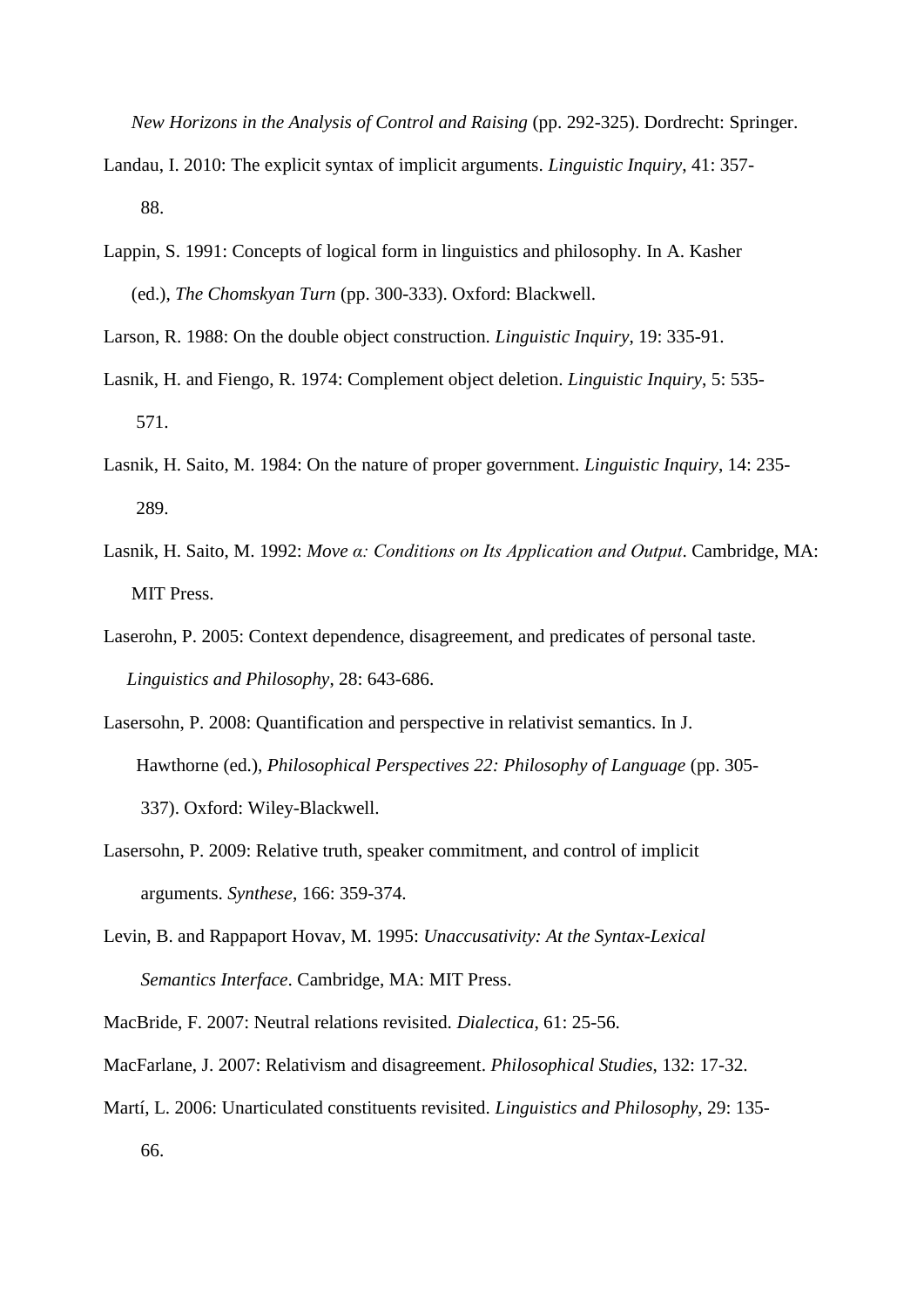- Martí, L. 2009: Contextual restrictions on indefinites: Spanish *algunos* vs. *unos*. In A. Giannakidou and M. Rathert (eds.), *Quantification, Definiteness, and Nominalization* (pp. 108-132). Oxford: Oxford University Press.
- Martí, L. 2011: Implicit indefinite objects: grammar, not pragmatics. Unpublished manuscript.
- Matthewson, L. 1999: On the interpretation of wide-scope indefinites. *Natural Language Semantics*, 7: 79-134.
- Matthewson, L. 2001: Quantification and the nature of crosslinguistic variation. *Natural Language Semantics*, 9: 145-189.

May, R. 1985: *Logical Form: Its Structure and Derivation*. Cambridge, MA: MIT Press.

- Merchant, J. 2001: *The Syntax of Silence: Sluicing, Islands, and the Theory of Ellipsis*. Oxford: Oxford University Press.
- Milsark, G. 1977: Toward an explanation of certain peculiarities of the existential construction in English. *Linguistic Analysis*, 3: 1-29.
- Mittwoch, A. 1982: On the difference between *eating* and *eating something*: activities versus accomplishments. *Linguistic Inquiry*, 13: 113-122.
- Moltman, F. 2006: Generic *one*, arbitrary PRO, and the first person. Natural Language Semantics, 14: 257-281.
- Moltmann, F. 2010a: Relative truth and the first person. *Philosophical Studies*, 150: 187-220
- Moltmann, F. 2010b: Generalizing detached self-reference and the semantics of generic one. *Mind and Language*, 25: 440-473.
- Moltmann, F. 2012: Two kinds of first-person-orientated content. *Synthese*, 184: 157-177.
- Montague, R. 1974: *Formal Philosophy: Selected Papers of Richard Montague*. New Haven: Yale University Press.

Næss, Å. 2011: The grammar of eating and drinking verbs. *Language and Linguistics*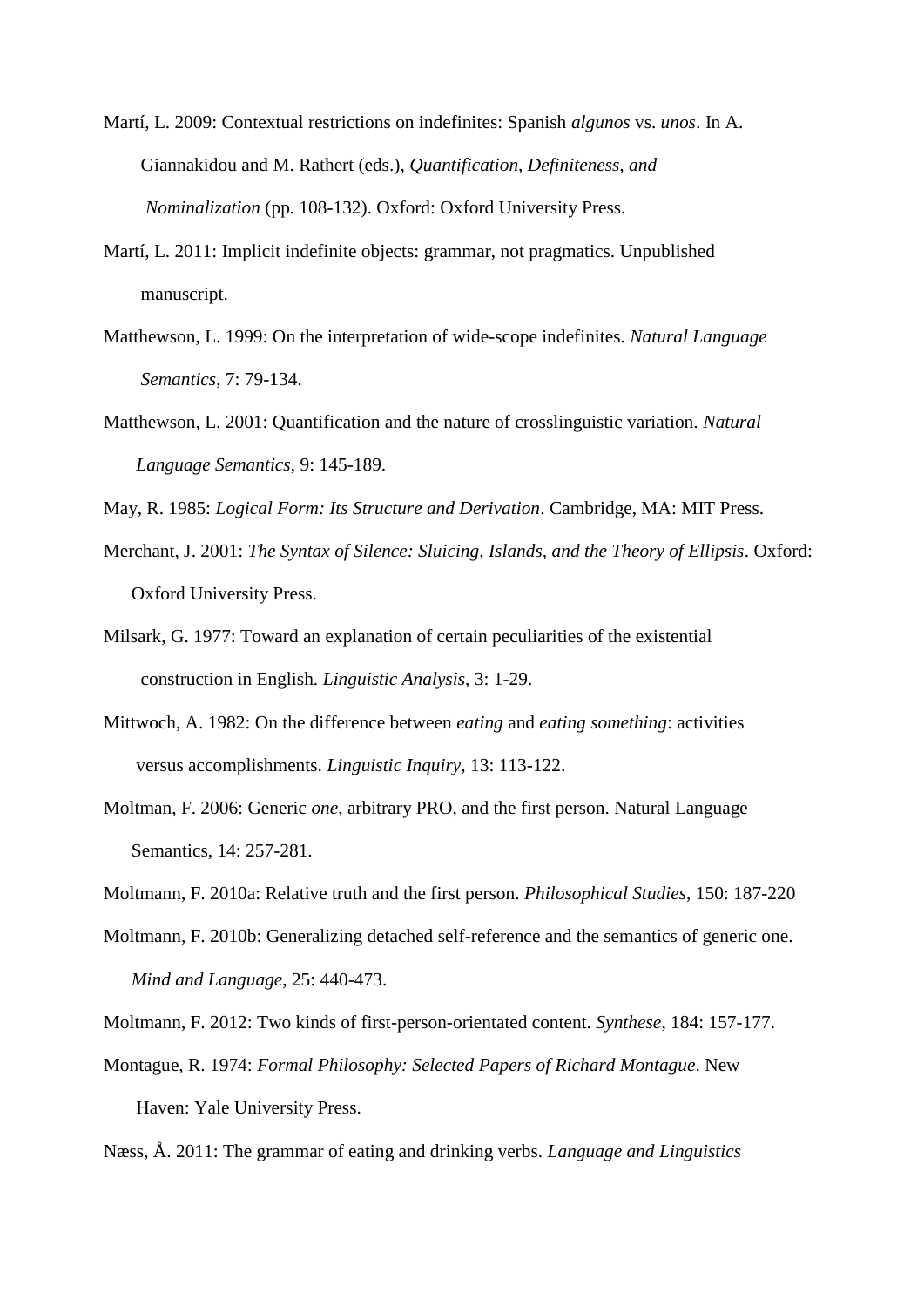- Neale, S. 2007: On location. In M. O'Rourke and C. Washington (eds.), *Situating Semantics: Essays on the Philosophy of John Perry* (pp. 251-394). Cambridge, MA: MIT Press.
- Parsons, T. 1991: *Events in the Semantics of English: A Study of Subatomic Semantics*. Cambridge, MA: MIT Press.
- Partee, B. 1974: Opacity and scope. In M. K. Mutz and P. Unger (eds.), *Semantics and Philosophy* (pp. 81-101). New York: NYU Press.
- Partee, B. H. 1984: Compositionality. In F. Landman and F. Veltman (eds.), *Varieties of Formal Semantics* (pp. 281-311). Dordrecht: Foris. References to the reprint in B. H. Partee (2004), *Compositionality in Formal Semantics: Selected papers by Barbara H. Partee* (pp. 153-181). Oxford: Blackwell.
- Partee, B. H. 1989: Binding implicit arguments in quantified contexts. *Chicago Linguistic Society*, 25: 342-365. References to the reprint in B. H. Partee (2004), *Compositionality in Formal Semantics: Selected papers by Barbara H. Partee* (pp. 259-291). Oxford: Blackwell.
- Pelletier, F. 2003: Context dependence and compositionality. *Mind and Language*, 18: 148-161
- Percus, O. 2000: Constraints on some other variables in syntax. *Natural Language Semantics*, 8: 173-229.
- Perry, J. 1986: Thought without representation. *Proceedings of the Aristotelian Society, Supplementary Volume*, 60: 263-83.
- Perry, J. 2007: Situating semantics: a response. In M. O'Rourke and C. Washington (eds.), *Situating Semantics: Essays on the Philosophy of John Perry* (pp. 507-576). Cambridge, MA: MIT Press.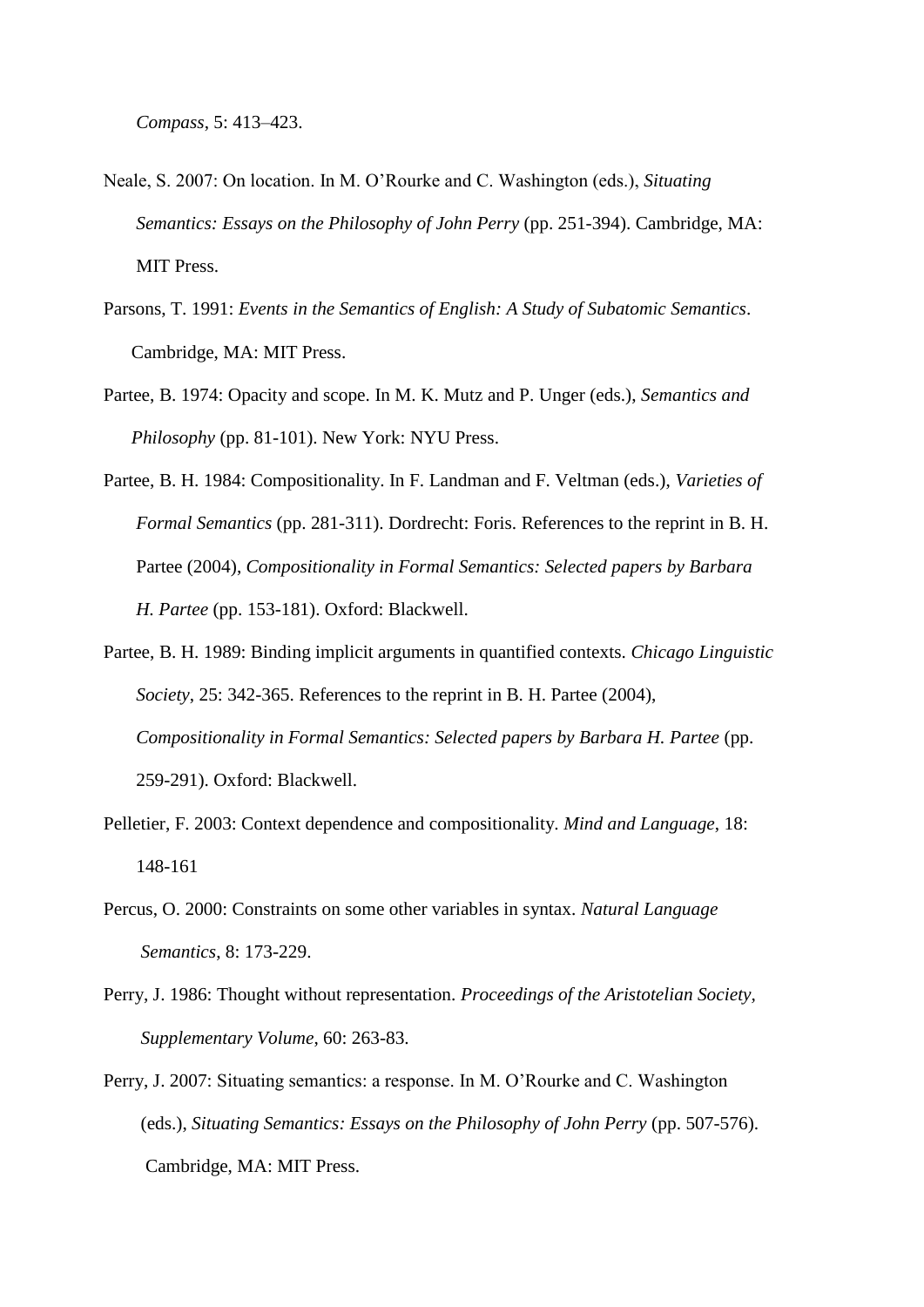- Pesetsky, D. 1995: *Zero Syntax: Experiencers and Cascades*. Cambridge, MA: MIT Press.
- Peters, S. and Westerståhl, D. 2006: *Quantifiers in Language and Logic*. Oxford: Oxford University Press.
- Pietroski, P. 2005: *Events and Semantic Architecture*. Oxford: Oxford University Press.
- Pinker, S. 1989: *Learnability and Cognition: The Acquisition of Argument Structure*. Cambridge, MA: MIT Press
- Pupa, F. and Troseth, E. 2011: Syntax and interpretation. *Mind and Language*, 26: 185- 209.
- Pustejovsky, J. 1995: *The Generative Lexicon*. Cambridge, MA: MIT Press.
- Quine, W. V. O. 1960a: *Word and Object*. Cambridge, MA: MIT Press.
- Quine, W. V. O. 1960b: Variables explained away. *Proceedings of the American Philosophical Society*, 104: 343-47
- Ramchand, G. 2008: *Verb Meaning and the Lexicon: A First Phase Syntax*. Cambridge: Cambridge University Press.
- Randall, J. H. 2010: *Linking: The Geometry of Argument Structure*. Heidelberg: Springer
- Recanati, F. 2002: Unarticulated constituents. *Linguistics and Philosophy*, 25: 299-332.
- Recanati, F. 2004: *Literal Meaning*. Cambridge: Cambridge University Press.
- Recanati, F. 2007: It is raining (somewhere). *Linguistics and Philosophy*, 30: 123-146.
- Recanati, F. 2010: *Truth-Conditional Pragmatics*. Oxford: Oxford University Press.
- Reinhart, T. 1997: Qunatifier scope: how labor is divided between QR and choice functions. *Linguistics and Philosophy*, 20: 335-397.
- Reinhart, T. 1998: WH-in-situ in the framework of the minimalist program. *Natural Language Semantics*, 6: 29-56.

Reinhart, T. 2006: *Interface Strategies: Optimal and Costly Computations*. Cambridge,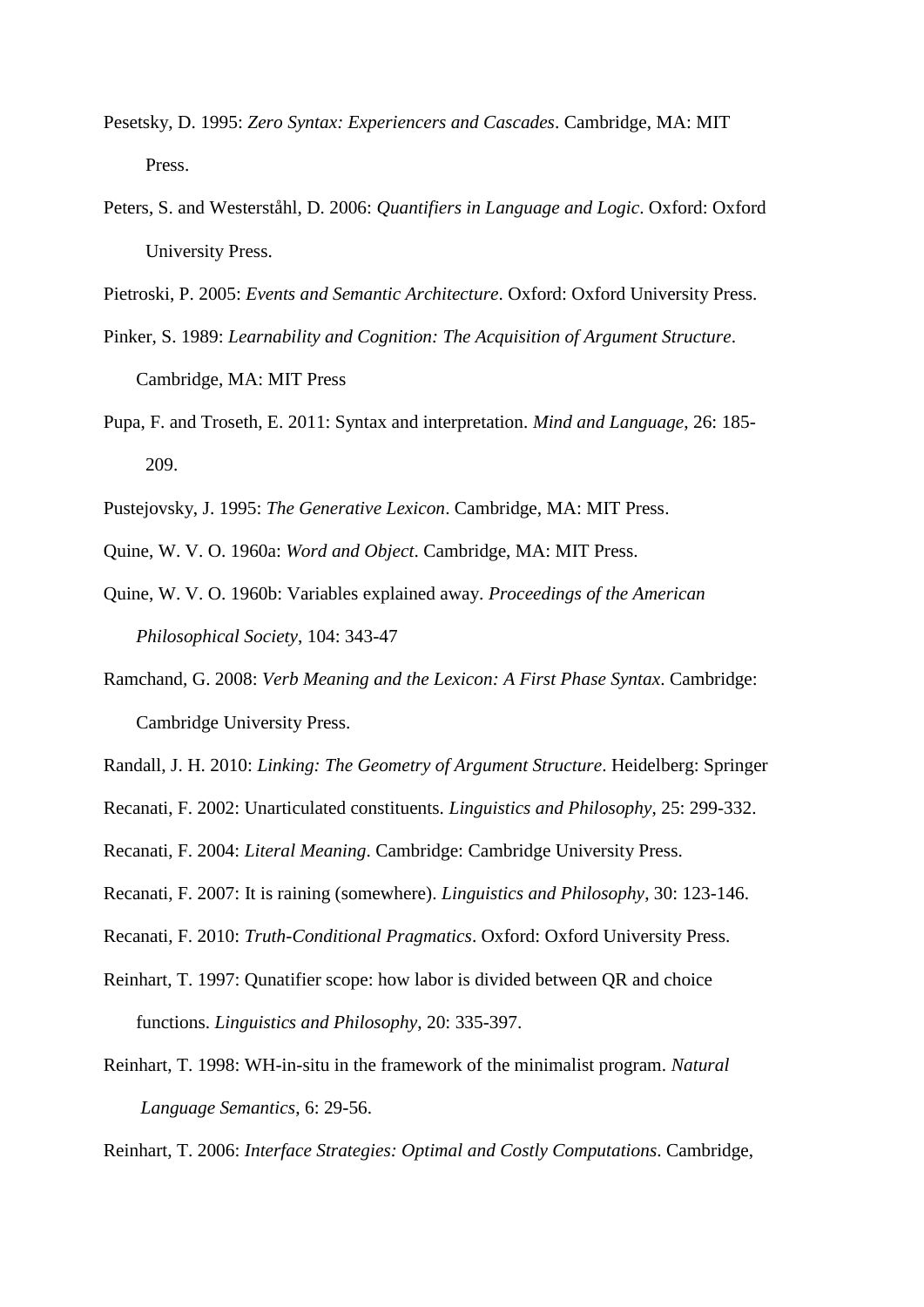MA: MIT Press.

Richard, M. 2008: *When Truth Gives Out*. Oxford: Oxford University Press.

Rizzi, L. 1990: *Relativized Minimality*. Cambridge, MA: MIT Press.

- Rizzi, L. 1997: The fine structure of the left periphery", in L. Haegeman (ed.) *Elements of Grammar* (pp. 281-337). Dordrecht: Kluwer.
- Rooryck, J. and Wyngaerd, G. V. 2011: *Dissolving Binding Theory*. Oxford: Oxford University Press.
- Ross, J. 1967: *Constraints on Variables in Syntax*. Ph.D. diss., MIT.
- Ruys, E. 1992: *The Scope of Indefinites*. Ph.D. dissertation, Utrech University.
- Sæbø,, K. J. 2009: Judgment ascriptions. *Linguistics and Philosophy*, 32; 327-352.
- Safir, K. 1991: Evaluative predicates and the representation of implicit arguments. In R. Freidin (ed.), *Principles and Parameters in Comparative Grammar* (pp. 99-131). Cambridge, MA: MIT Press.

Safir, K. 2004: *Syntax of Anaphora*. Oxford: Oxford University Press.

- Schlenker, P. 2005: Non-redundancy: towards a semantic reinterpretation of binding theory. *Natural Language Semantics*, 13: 1-92.
- Schlenker, P.2006: Scopal independence: a note on branching and wide scope readings of indefinites and disjunctions. *Journal of Semantics*, 23: 281-314.

Schwarzschild, R. 2002: Singleton indefinites. *Journal of Semantics*, 19: 289-314.

- Sennet, A. 2008: The binding argument and pragmatic enrichment, or, why philosophers care even more than weathermen about 'raining'. *Philosophy Compass*, 3: 135-157.
- Sennet, A. 2011: Unarticulated constituents and propositional structure. *Mind and Language*, 26: 412-435.
- Stalnaker, R. 1968: A theory of conditionals. In N. Rescher (ed.), Studies in Logical Theory (pp. 98-112). Oxford: Blackwell.

Stanley, J. 2000: Context and logical form. *Linguistics and Philosophy*, 23/4: 391-434.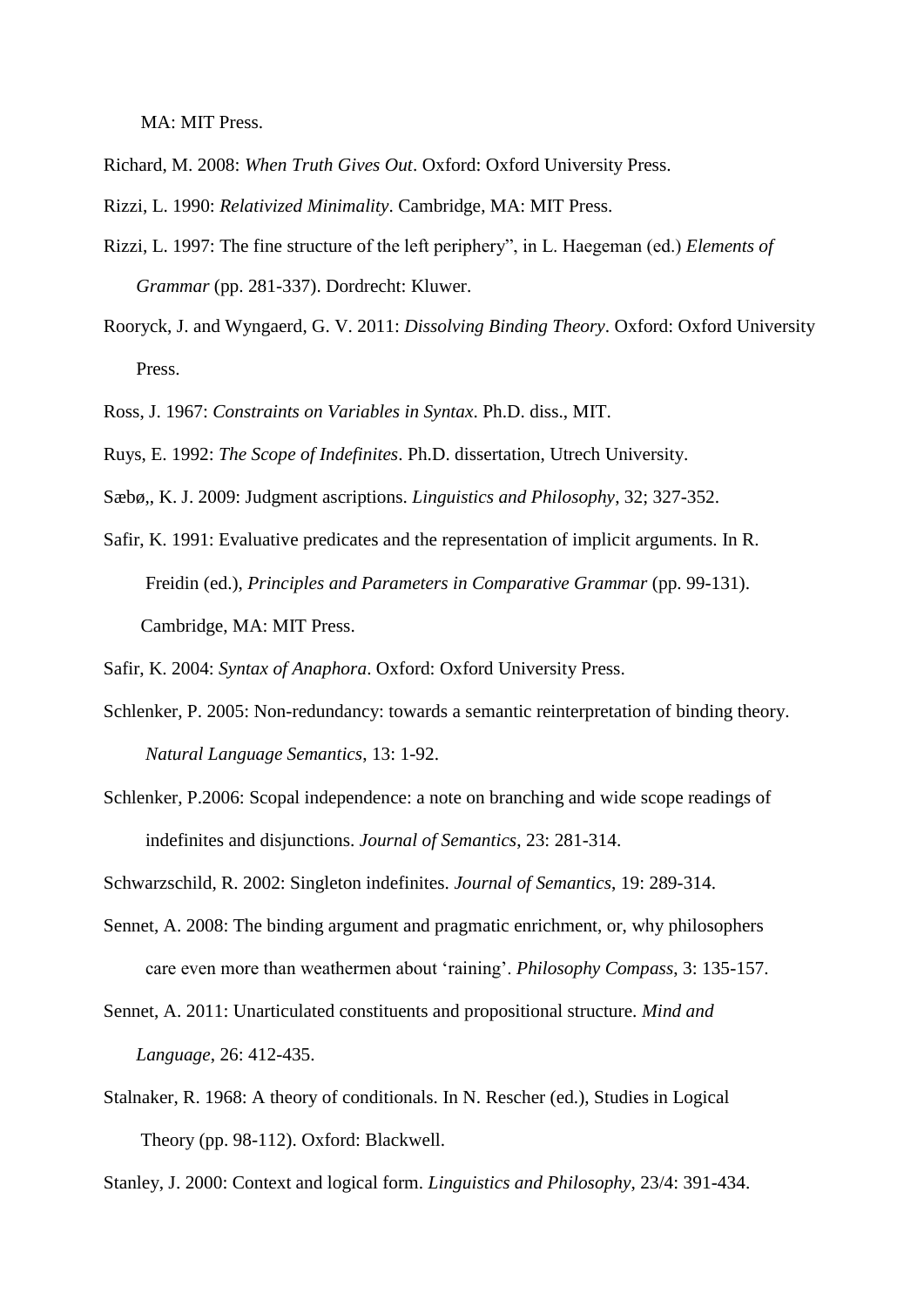References to the reprint in Stanley (2007).

Stanley, J. 2002: Making it articulated. *Mind and Language*, 17: 149-168.

- Stanley, J. 2005a: Semantics in context. In G. Preyer and G. Peter (eds.), *Contextualism in Philosophy: Knowledge, Meaning, and Truth* (pp. 221-53). Oxford: Oxford University Press. References to the reprint in Stanley (2007).
- Stanley, J. 2005b: Review of François Recanati's *Literal Meaning*. *Notre Dame Philosophical Review*. References to the reprint in Stanley (2007).
- Stanley, J. 2007: *Language in Context: Selected Essays*. Oxford: Oxford University Press.
- Stanley, J. and Szabó, Z. 2001: On quantifier domain restriction. *Mind and Language*, 15: 219-261.
- Stepanov, A. 2007: The end of CED? Minimalism and extraction domains. *Syntax*, 10: 80-126.
- Stephenson, T. 2007: Judge dependence, epistemic modals, and predicates of personal taste.  *Linguistics and Philosophy*, 30: 487-525.
- Stojanovic, I. 2007: talking about taste: disagreement, implicit arguments, and relative truth. *Linguistics and Philosophy*, 2007: 691-706.
- Szabolcsi, A. 2010: *Quantification*. Cambridge: Cambridge University Press.

Taylor, K. 2001: Sex, breakfast, and descriptus interuptus. *Synthese*, 128: 45-61.

- Taylor, K. 2007: Misplaced modification and the illusion of opacity. In M. O'Rourke and C. Washington (eds.), *Situating Semantics: Essays on the Philosophy of John Perry* (pp. 215-250). Cambridge, MA: MIT Press.
- Uriagereka, J. 2012: *Spell-Out and the Minimalist Program*. Oxford: Oxford University Press.
- Westerståhl, D. 1985: determiners and context sets. In J. van Benthem and A. ter Meulen (eds.), *Generalized Quantifiers in Natural Language* (pp. 45-71). Dordrecht: Foris.